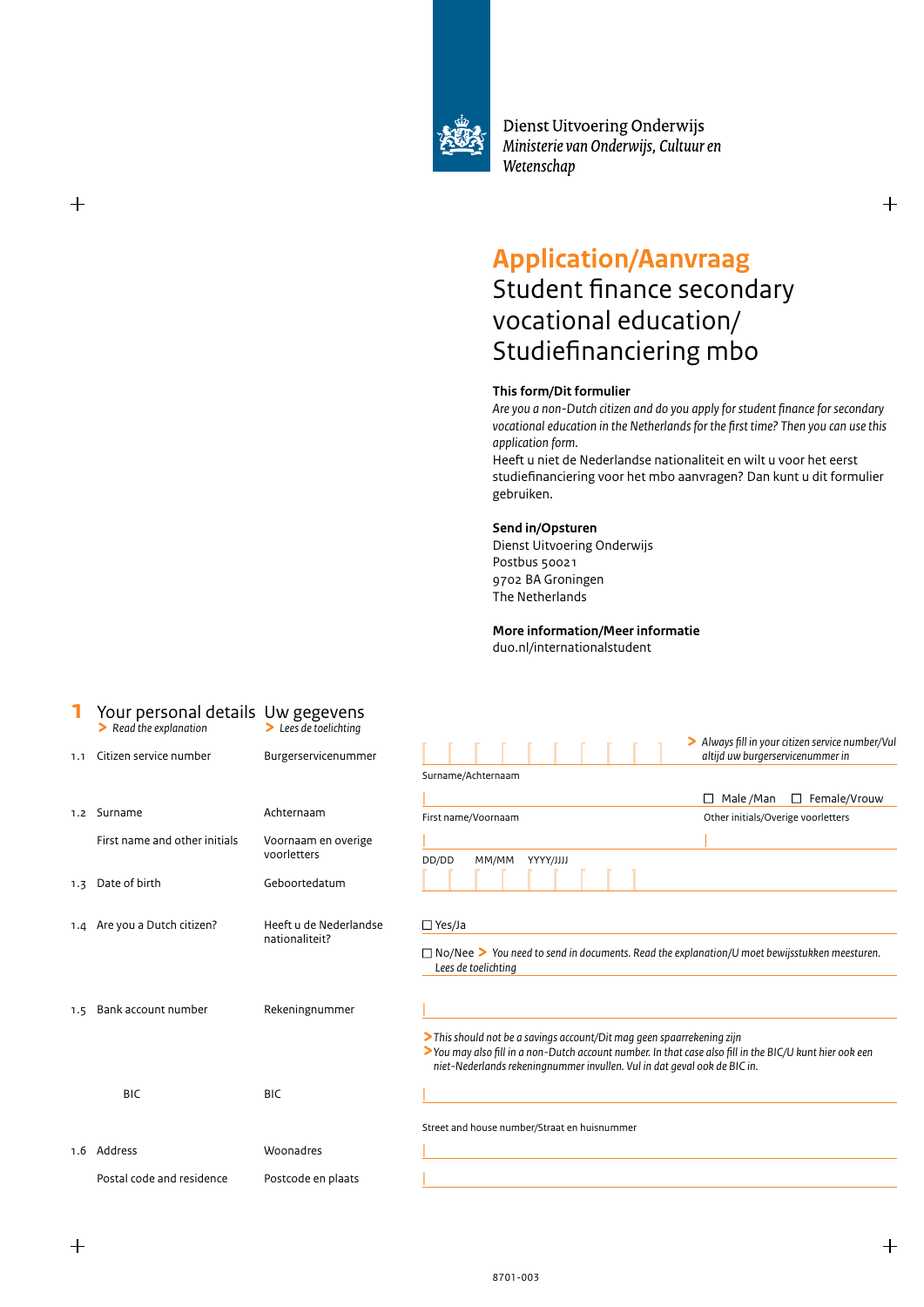$\ddot{+}$ 

|     | Postal address<br>$\triangleright$ Read the explanation                                      | Postadres<br>$\blacktriangleright$ Lees de toelichting                        |                                                                                                                                                                                                                                                                                                                                                                                                                                        |  |  |  |  |
|-----|----------------------------------------------------------------------------------------------|-------------------------------------------------------------------------------|----------------------------------------------------------------------------------------------------------------------------------------------------------------------------------------------------------------------------------------------------------------------------------------------------------------------------------------------------------------------------------------------------------------------------------------|--|--|--|--|
|     | 2.1 At which address do you wish<br>to receive correspondence<br>about your student finance? | Op welk adres wilt u post<br>over uw studiefinanciering<br>ontvangen?         | $\Box$ At my (new) address/Op mijn (nieuwe) woonadres<br>$\Box$ At a postal address $\triangleright$ State your postal address below<br>Op een postadres $\geq$ Vul hieronder het adres in.                                                                                                                                                                                                                                            |  |  |  |  |
|     | Postal address                                                                               | Postadres                                                                     | PO box or street and house number/Postbus of straat en huisnummer                                                                                                                                                                                                                                                                                                                                                                      |  |  |  |  |
|     | Residence                                                                                    | Plaats                                                                        |                                                                                                                                                                                                                                                                                                                                                                                                                                        |  |  |  |  |
|     | Country                                                                                      | Land                                                                          |                                                                                                                                                                                                                                                                                                                                                                                                                                        |  |  |  |  |
|     |                                                                                              |                                                                               | DD/DD<br>MM/MM YYYY/JJJJ                                                                                                                                                                                                                                                                                                                                                                                                               |  |  |  |  |
| 2.2 | Starting date postal address                                                                 | Ingangsdatum postadres                                                        |                                                                                                                                                                                                                                                                                                                                                                                                                                        |  |  |  |  |
|     | Your study details                                                                           | Studiegegevens                                                                |                                                                                                                                                                                                                                                                                                                                                                                                                                        |  |  |  |  |
| 3.1 | Name of the school for which<br>you apply for student finance                                | Naam van de school waar-<br>voor u studiefinanciering<br>aanvraagt            |                                                                                                                                                                                                                                                                                                                                                                                                                                        |  |  |  |  |
|     | 3.2 Location where you attend<br>classes                                                     | Plaats waar u de lessen<br>volgt                                              |                                                                                                                                                                                                                                                                                                                                                                                                                                        |  |  |  |  |
|     | 3.3 Name of the training<br>programme                                                        | Naam van de opleiding                                                         |                                                                                                                                                                                                                                                                                                                                                                                                                                        |  |  |  |  |
|     | 3.4 How are you registered at a<br>school-bases pathway (bol)                                | Hoe wordt u aan een<br>beroepsopleidende leerweg<br>(bol) ingeschreven?       | $\Box$ A full-time study/Een voltijdopleiding > Choose the level/Kies het niveau<br>$\Box$ Level 1 Entry level training/Niveau 1 Entree-opleiding<br>□ Level 2 Basic vocational training/Niveau 2 Basisberoepsopleiding<br>$\Box$ Level 3 Full professional training/Niveau 3 Vakopleiding<br>□ Level 4 Middle-management training/Niveau 4 Middenkaderopleiding<br>$\Box$ Level 4 Specialised training/Niveau 4 Specialistenopleiding |  |  |  |  |
|     |                                                                                              |                                                                               | $\Box$ A work-based pathway (bbl)/Aan een beroepsbegeleidende leerweg (bbl) > You are not<br>entitled to student finance/ U heeft geen recht op studiefinanciering                                                                                                                                                                                                                                                                     |  |  |  |  |
|     |                                                                                              |                                                                               | $\Box$ Part-time education/Een deeltijdopleiding > You are not entitled to student finance/ U heeft geen<br>recht op studiefinanciering                                                                                                                                                                                                                                                                                                |  |  |  |  |
|     |                                                                                              |                                                                               | $\Box$ Exam participant/Examendeelnemer > You are not entitled to student finance/U heeft geen recht<br>op studiefinanciering                                                                                                                                                                                                                                                                                                          |  |  |  |  |
| 3.5 | When do you start your                                                                       | Vanaf wanneer staat u                                                         | $\Box$ 1 August / 1 augustus                                                                                                                                                                                                                                                                                                                                                                                                           |  |  |  |  |
|     | degree programme?                                                                            | ingeschreven bij uw nieuwe<br>opleiding?                                      | $\Box$ 1 February / 1 februari                                                                                                                                                                                                                                                                                                                                                                                                         |  |  |  |  |
|     |                                                                                              |                                                                               | DD/DD<br>MM/MM YYYY/JJJJ<br>$\Box$ Another date, namely/Anders, namelijk                                                                                                                                                                                                                                                                                                                                                               |  |  |  |  |
|     | 3.6 Do you want student finance                                                              | Wilt u studiefinanciering tus-                                                | $\Box$ Yes/Ja                                                                                                                                                                                                                                                                                                                                                                                                                          |  |  |  |  |
|     | between your old and new<br>studies?                                                         | sen uw oude en uw nieuwe<br>opleiding?                                        | $\square$ No/Nee                                                                                                                                                                                                                                                                                                                                                                                                                       |  |  |  |  |
|     |                                                                                              |                                                                               |                                                                                                                                                                                                                                                                                                                                                                                                                                        |  |  |  |  |
|     | Application student<br>finance<br>$\triangleright$ Read the explanation                      | Aanvraag studie-<br>financiering<br>$\blacktriangleright$ Lees de toelichting |                                                                                                                                                                                                                                                                                                                                                                                                                                        |  |  |  |  |
|     | 4.1 Do you want student finance                                                              | Wilt u studiefinanciering                                                     | $\Box$ Living at home/Thuiswonend                                                                                                                                                                                                                                                                                                                                                                                                      |  |  |  |  |
|     | for living at home or on your<br>own?                                                        | voor thuiswonenden of<br>uitwonenden?                                         | $\Box$ Living on your own/Uitwonend > Fill in question 5 as well                                                                                                                                                                                                                                                                                                                                                                       |  |  |  |  |
|     |                                                                                              |                                                                               | MM/MM YYYY/JJJJ                                                                                                                                                                                                                                                                                                                                                                                                                        |  |  |  |  |
|     | 4.2 As from when do you want<br>student finance?                                             | Vanaf wanneer wilt u<br>studiefinanciering?                                   |                                                                                                                                                                                                                                                                                                                                                                                                                                        |  |  |  |  |
| 4.3 | Which components of student                                                                  | Welke delen van studiefinan-                                                  | $\Box$ Basic grant/Basisbeurs                                                                                                                                                                                                                                                                                                                                                                                                          |  |  |  |  |
|     | finance do you want?                                                                         | ciering wilt u ontvangen?                                                     | $\Box$ Supplementary grant/Aanvullende beurs > Fill in question 5 as well                                                                                                                                                                                                                                                                                                                                                              |  |  |  |  |
|     |                                                                                              |                                                                               | $\Box$ Loan/Lening $\epsilon$<br>a month/ per maand                                                                                                                                                                                                                                                                                                                                                                                    |  |  |  |  |
|     |                                                                                              |                                                                               | $\Box$ Student travel product/Studentenreisproduct > Choose a product/Kies een product<br>$\Box$ Weekday product                                                                                                                                                                                                                                                                                                                       |  |  |  |  |
|     |                                                                                              |                                                                               | $\Box$ Weekend product                                                                                                                                                                                                                                                                                                                                                                                                                 |  |  |  |  |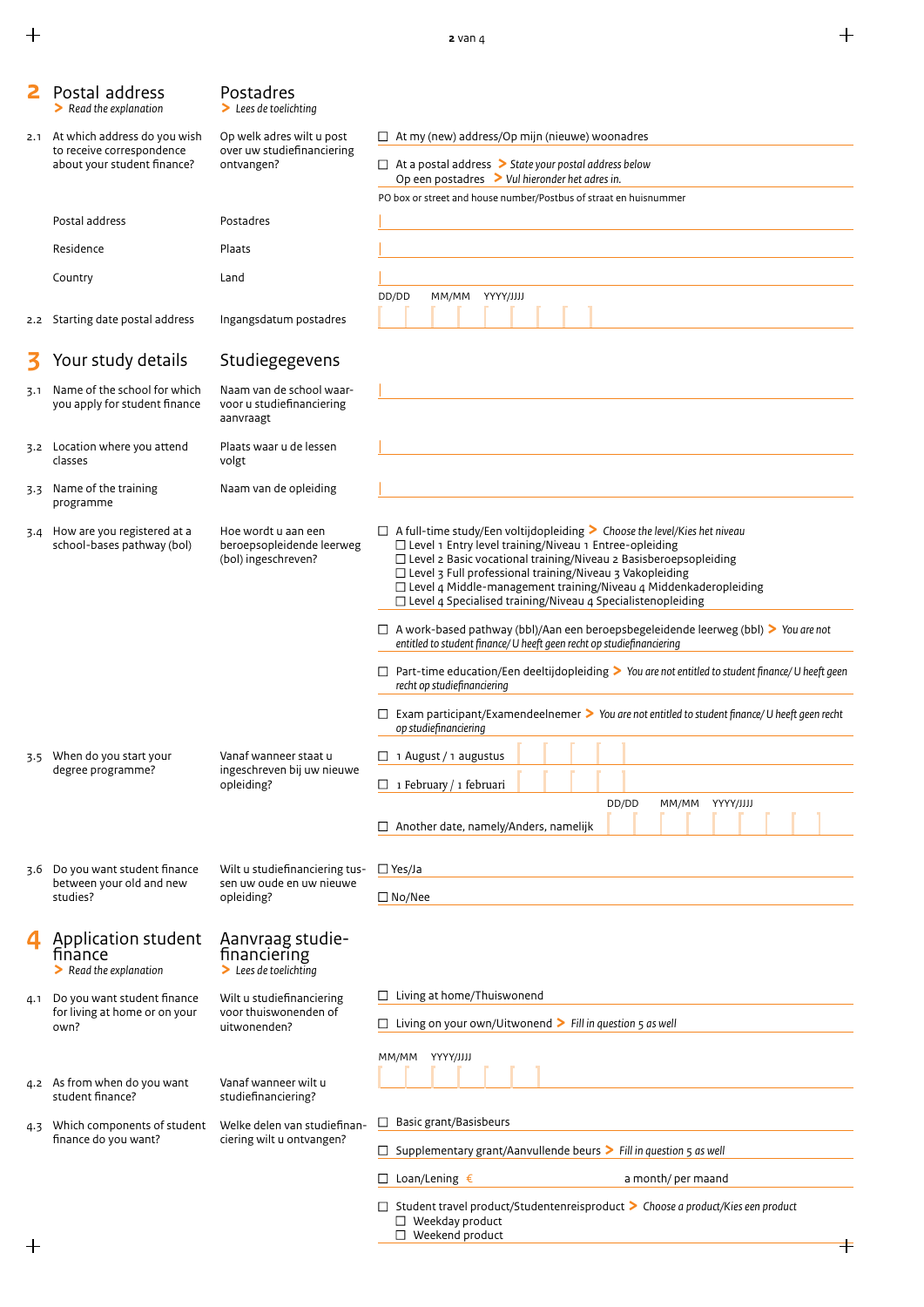|     |                                                           | <b>Application/Aanvraag</b>                                                                                                                                                                                                                                    | Student finance secondary vocational education/<br><b>Studiefinanciering mbo</b><br>Dienst Uitvoering Onderwijs<br>Ministerie van Onderwijs, Cultuur en Wetenschap |                                                                                                                                                                                                                                                                                                                                                                                                                                                                                                                                                                                                                                                                                                                                                                                                                                                                                                                                                                                                                                                                                                                                                                                                                                                                                                                                                                                                                                                                                                                                                                                                                                                                                                                                                                                                                                                                                                                                                                                                                                                                                                                                                                                                                                                                                                                                                                                                                                                                                                                                                                                                                                                                                                                          |  |  |  |
|-----|-----------------------------------------------------------|----------------------------------------------------------------------------------------------------------------------------------------------------------------------------------------------------------------------------------------------------------------|--------------------------------------------------------------------------------------------------------------------------------------------------------------------|--------------------------------------------------------------------------------------------------------------------------------------------------------------------------------------------------------------------------------------------------------------------------------------------------------------------------------------------------------------------------------------------------------------------------------------------------------------------------------------------------------------------------------------------------------------------------------------------------------------------------------------------------------------------------------------------------------------------------------------------------------------------------------------------------------------------------------------------------------------------------------------------------------------------------------------------------------------------------------------------------------------------------------------------------------------------------------------------------------------------------------------------------------------------------------------------------------------------------------------------------------------------------------------------------------------------------------------------------------------------------------------------------------------------------------------------------------------------------------------------------------------------------------------------------------------------------------------------------------------------------------------------------------------------------------------------------------------------------------------------------------------------------------------------------------------------------------------------------------------------------------------------------------------------------------------------------------------------------------------------------------------------------------------------------------------------------------------------------------------------------------------------------------------------------------------------------------------------------------------------------------------------------------------------------------------------------------------------------------------------------------------------------------------------------------------------------------------------------------------------------------------------------------------------------------------------------------------------------------------------------------------------------------------------------------------------------------------------------|--|--|--|
|     | Your parents<br>$\blacktriangleright$ Lees de toelichting | Gegevens ouders<br>$\blacktriangleright$ Lees de toelichting                                                                                                                                                                                                   |                                                                                                                                                                    | Fill in if you want a supplementary grant or student finance for living on your own /                                                                                                                                                                                                                                                                                                                                                                                                                                                                                                                                                                                                                                                                                                                                                                                                                                                                                                                                                                                                                                                                                                                                                                                                                                                                                                                                                                                                                                                                                                                                                                                                                                                                                                                                                                                                                                                                                                                                                                                                                                                                                                                                                                                                                                                                                                                                                                                                                                                                                                                                                                                                                                    |  |  |  |
| 5.1 | Do you know who your legal<br>parent is?                  | Parent 1/Ouder 1<br>Weet u wie uw wettige ouder<br>is?<br>ouder 2.<br>Parent 2/Ouder 2<br>Nederland gekomen, zonder ouder $\geq$ You need to send in proof. Read the explanation/U moet bewijs-<br>stukken meesturen. In de toelichting staat welk bewijsstuk. |                                                                                                                                                                    | Alleen invullen als u een aanvullende beurs wilt of studiefinanciering voor uitwonenden<br>$\Box$ Yes, my parent lives in the Netherlands and is registered at a Dutch municipality/Ja, mijn<br>ouder woont in Nederland en is ingeschreven bij de gemeente > DUO will automatically register<br>your parent's information. Continue to parent 2/DUO vraagt gegevens op bij de gemeente. Ga verder met<br>$\Box$ Yes, my parent lives abroad/Ja, mijn ouder woont in het buitenland > Fill in question 6 and<br>send in a copy of your birth certificate/ Vul vraag 6 in en stuur een kopie van uw geboorteakte mee.<br>$\Box$ Yes, my parent is deceased/Ja, mijn ouder is overleden $\triangleright$ Fill in question 6 and send in the<br>death certificate if your parent passed away abroad/Vul vraag 6 in en stuur een overlijdensakte mee als uw<br>ouder in het buitenland is overleden.<br>□ I was not recognised and have no legal parent/Ik ben niet erkend $\triangleright$ Send in a copy of your<br>birth certificate/Stuur een kopie van uw geboorteakte op.<br>$\Box$ I came to the Netherlands as a refugee, without this parent/lk ben als vluchteling naar<br>Nederland gekomen, zonder ouder $\geq$ You need to send in proof. Read the explanation/U moet bewijs-<br>stukken meesturen. In de toelichting staat welk bewijsstuk.<br>$\Box$ I do not know where my parent is/Ik weet niet waar mijn ouder is $\triangleright$ Fill in what you know<br>about your parent in question 6. You need to send in proof. Read the explanation/Vul bij vraag 6 in wat u<br>weet van deze ouder. U moet bewijsstukken meesturen. In de toelichting staat welk bewijsstuk.<br>$\Box$ Yes, my parent lives in the Netherlands and is registered at a Dutch municipality/Ja, mijn<br>ouder woont in Nederland en is ingeschreven bij de gemeente > DUO will automatically register<br>your parent's information/DUO vraagt gegevens op bij de gemeente.<br>$\Box$ Yes, my parent lives abroad/Ja, mijn ouder woont in het buitenland > Fill in question 6 and<br>send in a copy of your birth certificate/ Vul vraag 6 in en stuur een kopie van uw geboorteakte mee.<br>$\Box$ Yes, my parent is deceased/Ja, mijn ouder is overleden $\triangleright$ Fill in question 6 and send in the<br>death certificate if your parent passed away abroad/Vul vraag 6 in en stuur een overlijdensakte mee als uw<br>ouder in het buitenland is overleden.<br>□ I was not recognised and have no legal parent/Ik ben niet erkend > Send in a copy of your<br>birth certificate/Stuur een kopie van uw geboorteakte op.<br>$\Box$ I came to the Netherlands as a refugee, without this parent/Ik ben als vluchteling naar |  |  |  |
|     |                                                           |                                                                                                                                                                                                                                                                |                                                                                                                                                                    | $\Box$ I do not know where my parent is/Ik weet niet waar mijn ouder is $\triangleright$ Fill in what you know<br>about your parent in question 6. You need to send in proof. Read the explanation/Vul bij vraag 6 in wat u<br>weet van deze ouder. U moet bewijsstukken meesturen. In de toelichting staat welk bewijsstuk.                                                                                                                                                                                                                                                                                                                                                                                                                                                                                                                                                                                                                                                                                                                                                                                                                                                                                                                                                                                                                                                                                                                                                                                                                                                                                                                                                                                                                                                                                                                                                                                                                                                                                                                                                                                                                                                                                                                                                                                                                                                                                                                                                                                                                                                                                                                                                                                             |  |  |  |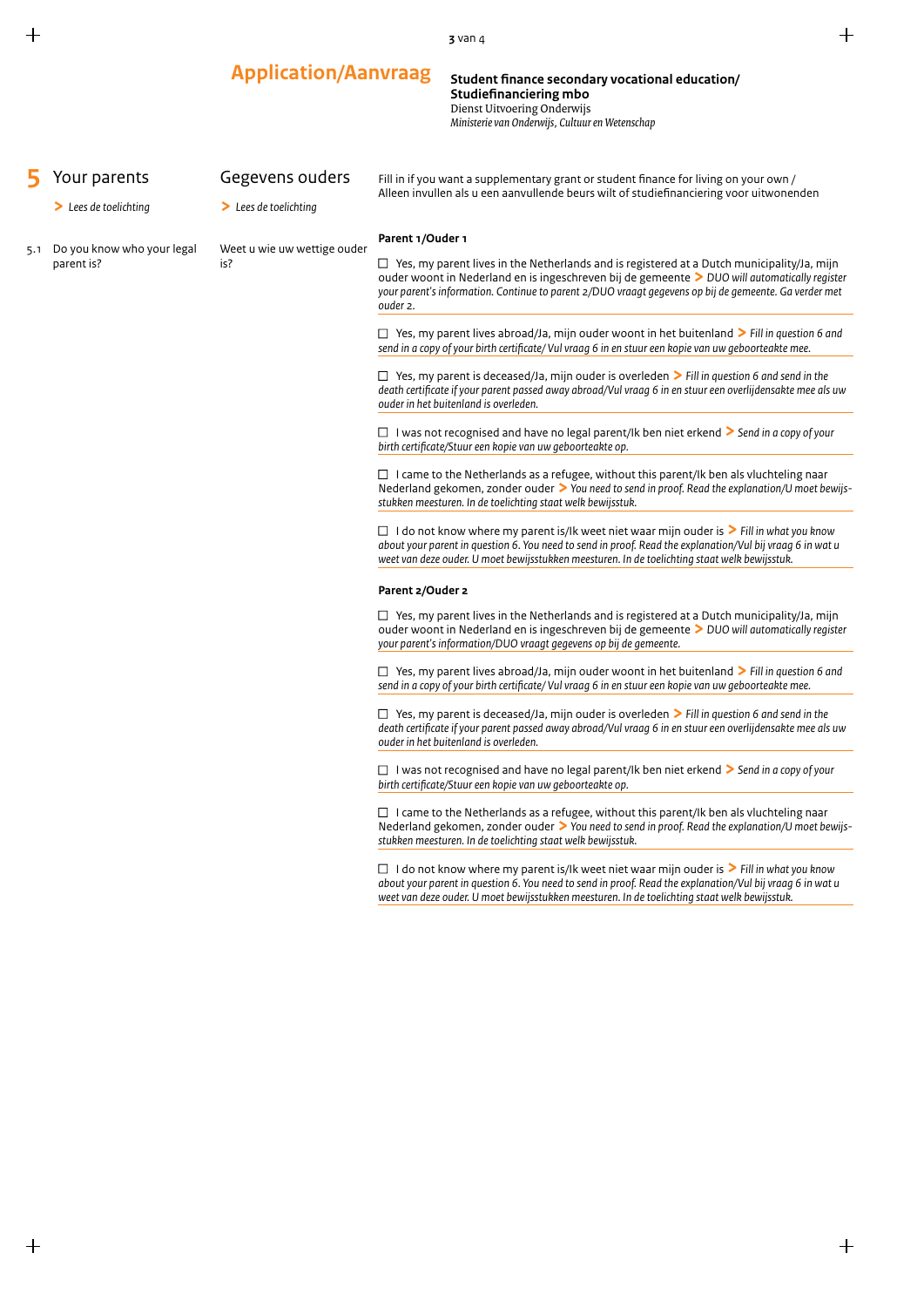|                     | Your parents' details Gegevens ouders<br>$\blacktriangleright$ Read the explanation                                                      | $\blacktriangleright$ Lees de toelichting                                                                                       |                                                                                                      |
|---------------------|------------------------------------------------------------------------------------------------------------------------------------------|---------------------------------------------------------------------------------------------------------------------------------|------------------------------------------------------------------------------------------------------|
| Parent <sub>1</sub> |                                                                                                                                          | Ouder <sub>1</sub>                                                                                                              |                                                                                                      |
|                     | 6.1 Citizen service number                                                                                                               | Burgerservicenummer                                                                                                             |                                                                                                      |
|                     | 6.2 Surname                                                                                                                              | Achternaam                                                                                                                      | $\Box$ Male /Man<br>$\Box$ Female/Vrouw                                                              |
| 6.4                 | Official first name and other<br>initials<br>6.3 Date of birth<br>Date of death If applicable<br>Country where parent<br>died<br>Address | Eerste officiële voornaam en<br>andere initialen<br>Geboortedatum<br>Eventuele overlijdensdatum<br>Land van overlijden<br>Adres | DD/DD<br>MM/MM YYYY/JJJJ<br>DD/DD<br>MM/MM YYYY/JJJJ<br>Street and house number/Straat en huisnummer |
|                     | 6.5 Postal code and residence                                                                                                            | Postcode en plaats                                                                                                              |                                                                                                      |
|                     | 6.6 Country                                                                                                                              | Land                                                                                                                            |                                                                                                      |
| 6.1                 | Parent 2<br>Citizen service number                                                                                                       | Ouder 2<br>Burgerservicenummer                                                                                                  |                                                                                                      |
|                     | 6.2 Surname                                                                                                                              | Achternaam                                                                                                                      | $\Box$ Male /Man<br>$\Box$ Female/Vrouw                                                              |
|                     |                                                                                                                                          |                                                                                                                                 |                                                                                                      |
|                     | Official first name and other<br>initials<br>6.3 Date of birth<br>If applicable, date of death<br>Country where parent<br>died           | Eerste officiële voornaam en<br>andere initialen<br>Geboortedatum<br>Eventuele overlijdensdatum<br>Land van overlijden          | DD/DD<br>MM/MM YYYY/JJJJ<br>DD/DD<br>MM/MM YYYY/JJJJ                                                 |
|                     |                                                                                                                                          |                                                                                                                                 | Street and house number/Straat en huisnummer                                                         |
|                     | 6.4 Address                                                                                                                              | Adres                                                                                                                           |                                                                                                      |
|                     | 6.5 Postal code and residence<br>6.6 Country                                                                                             | Postcode en plaats<br>Land                                                                                                      |                                                                                                      |

# **7** Your signature

# Uw handtekening

| 7.1 | I declare I have answered the aues-  |
|-----|--------------------------------------|
|     | tions on this form truthfully and in |
|     | full                                 |

*Ik verklaar dat ik alle vragen op dit formulier volledig en naar waarheid heb ingevuld*

|

| DD/DD                  | MM/MM | YYYY/JJJJ |  |  |  |  |
|------------------------|-------|-----------|--|--|--|--|
|                        |       |           |  |  |  |  |
| Phone /Telefoon        |       | E-mail    |  |  |  |  |
|                        |       |           |  |  |  |  |
| Signature/Handtekening |       |           |  |  |  |  |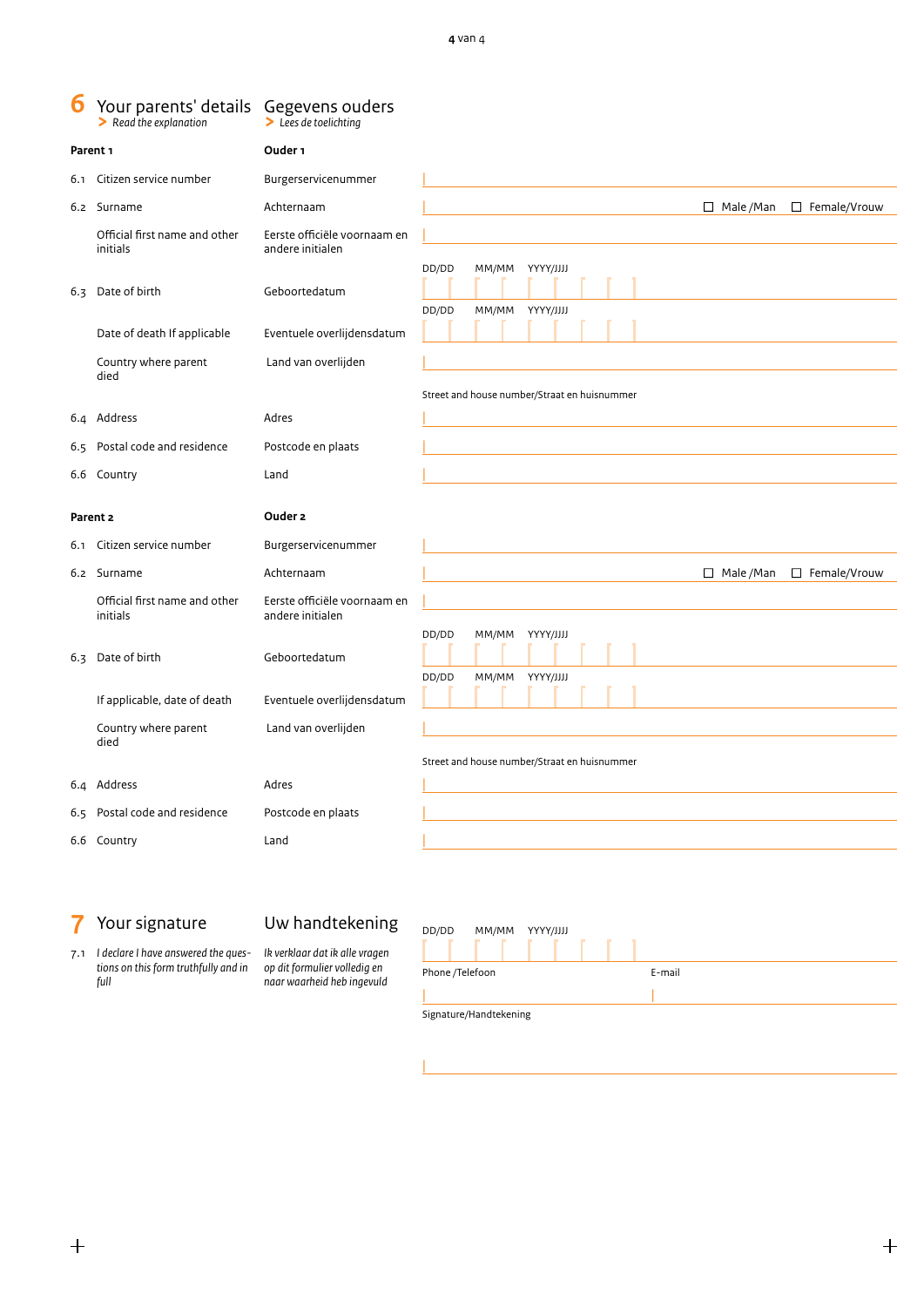

Dienst Uitvoering Onderwijs Ministerie van Onderwijs, Cultuur en Wetenschap

# **Explanation/Toelichting**

# Application student finance secondary vocational education/ Aanvraag studiefinanciering mbo

**More information/Meer informatie** duo.nl/internationalstudent

## Mijn DUO

Via Mijn DUO kunt u snel en gemakkelijk studiefinanciering aanvragen of wijzigingen doorgeven. Om in te loggen heeft u de DigiD-app nodig, of een DigiD met sms-controle. Kijk voor meer informatie op digid.nl

## **1.1** Burgerservicenummer

U krijgt automatisch een burgerservicenummer als u naar Nederland komt en u inschrijft bij de gemeente. Let op: vult u geen burgerservicenummer in, dan kunnen wij uw aanvraagformulier niet verwerken.

### **1.2** Voor- en achternaam

Vermeld uw voornaam en achternaam zoals deze bij de gemeente staan geregistreerd.

## **1.4** Nationaliteit

Heeft u niet de Nederlandse nationaliteit, maar wel zelf een verblijfsdocument II, III, IV of V? Voeg dan bij deze aanvraag een kopie van de voor- en achterkant van uw verblijfsdocument. Heeft u een ander document, kijk dan op duo.nl of u in aanmerking komt voor studiefinanciering.

Bent u EU-burger? Dan kunt u in aanmerking komen als u, uw niet-Nederlandse ouder(s) of uw niet-Nederlandse partner 56 uur of meer per maand werkt in Nederland. Stuur hiervan bewijsstukken in, zoals een arbeidscontract en loonstroken. U kunt ook studiefinanciering krijgen als u vijf jaar of langer in Nederland woont. Kijk op duo.nl voor meer informatie over de voorwaarden.

## **2.1** Postadres

Als u de post van DUO niet op uw woonadres wilt ontvangen, kunt u hier een postadres invullen.

## **3.6** Studiefinanciering tussen twee opleidingen

Deed u eerder een opleiding aan het mbo of het voortgezet onderwijs, en kreeg u studiefinanciering of tegemoetkoming? Zaten er niet meer dan vier maanden tussen uw oude en nieuwe opleiding? Dan kan de sutdiefinanciering of tegemoetkoming doorlopen in de maanden tussen uw oude en nieuwe opleiding.

# Mijn DUO

You can easily apply for student finance online in Mijn DUO. To log in, you either need the DigiD app or a DigiD with verification via sms. For more information, please go to digid.nl. Mijn DUO is currently only available in Dutch.

### **1.1** Citizen service number

You will automatically obtain a citizen service number when you come to live in the Netherlands and when you register with the municipal authorities. Note: we cannot process your application form if you do not state your citizen service number.

### **1.2** First name and surname

State your first name and surname as listed in your record within the municipality.

## **1.4** Nationality

Is your nationality not Dutch? But you do have a type II, III, IV or V residence permit? Then attach a copy of the back and front of your permit to this application. If you have another type of permit, please check duo.nl if you are eligible for student finance.

Are you from a EU/EEA-country? You can be eligible if you, your non-Dutch parent, or your non-Dutch partner works in the Netherlands 56 or more hours per month. Please provide proof, like your working contract and payslips. You can also be eligible if you have lived in the Netherlands for at least 5 years. Please check duo.nl for more information about eligibility.

## **2.1** Postal address

State your postal address here if you do not wish to receive mail from DUO at your home address.

## **3.6** Student finance between two studies

Did you receive a grant for your previous studies? And did you receive this grant for vocational or secondary education (VO or MBO)? If your degree programme starts within 4 months after your previous studies finished, your grant may be continued in the months between.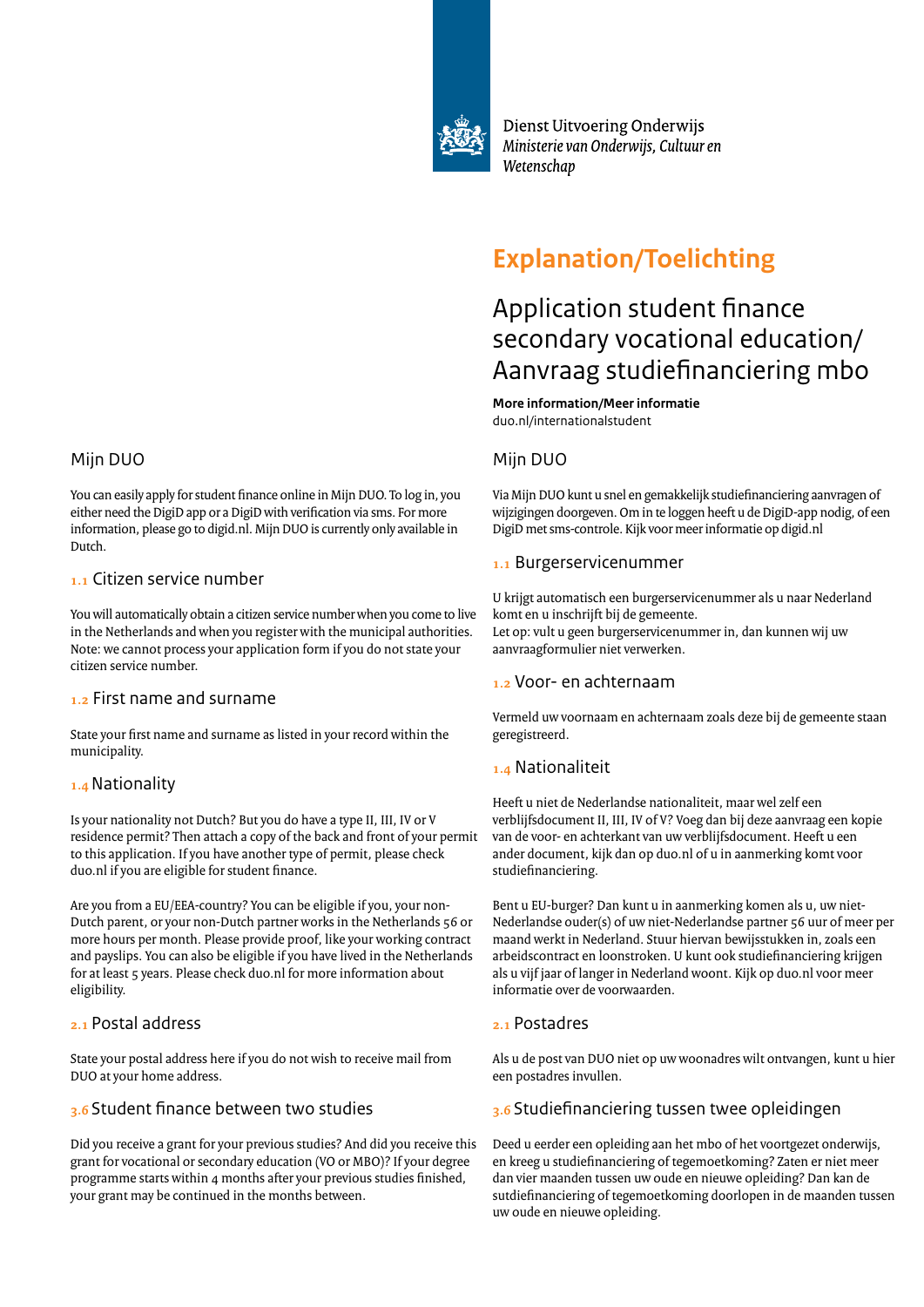### **4.1** Living situation

You live on your own if you do not live at the same address as (one of) your parents. If you do live at the same address as (one of ) your parents, you are considered to live at home. The explanation of question 5 describes who we consider to be your parents. Misuse of the grant for living on your own will have severe repercussions. If misuse is found your study finance will be set to the lower grant for living at home. You will be fined as well. To check if you live at a different adress than (one of ) your parents, DUO needs information about your parents. Fill in question 5 as well. Will you live on your own at a later time, but do you not know the address yet? Fill in question 5 and change your living siuation as soon as you know your new address. Until that time, you will get the grant for living at home.

## **4.2** Start of student finance

You are eligible for student finance per the quarter following your 18th birthday. You can retroactively apply for student finance until the end of the school year. Most studies in secondary vocational education start on 1 August. Example 1: You turn 18 on 1 July and start your study on 1 August. You can apply for student finance until the end of the school year, with 1 August as starting date. Example 2: Your study starts at 1 August, but you turn 18 in November. You can apply for student finance until the end of the school year with 1 January as a starting date.

## **4.3** Student finance components

Student finance comprises four possible components: a basic grant, a supplementary grant, a loan and a student travel product.

#### **Supplementary grant**

The supplementary grant depend on your parent's income. We use their income from two years ago. The supplementary grant is first registered as a loan, but will become a gift if you graduate within 10 years. During the first 5 months of your student finance, the supplementary grant is always a gift.

#### **Loan**

After your studies, you must always repay the loan. DUO charges interest on your loan, from the first monthly instalment. More information about repayment can be found on duo.nl/terugbetalen. Do not borrow more than you need to. Use the calculation tool on duo.nl/rekenhulp.

#### **Performance based grant**

If you study at level 3 or 4, your basic grant, supplementary grant and student travel product are first registered as loans, but will become a gift if you graduate within 10 years. If you do not get a diploma, you must pay back these grants, with interest. During the first 12 months of your student finance, the supplementary grant is always a gift. More information about repayment can be found on duo.nl/terugbetalen.

### **5** Your parents

DUO needs your legal parent's information to determine if you are entitled to a grant for living on your own. We also need this information to calculate your supplementary grant. To calculate your supplementary grant, DUO needs your legal parents' information. Legal parents are usually your biological or adoptive parents. Step or foster parents are not legal parents. If your parents are registered at the municipality, DUO can automatically retrieve their information. In other situations, you need to send in extra information or documents.

#### **My parent lives abroad**

Please send in a copy of your birth certificate. Each year DUO will send your parents a letter asking for their income statements. To calculate your supplementary grant for the current year, we need their income of two years ago. To calculate next year, we need last year's income. If you can already provide income statements of your parents, please include them when you send in this form.

## **4.1** Woonsituatie

U bent uitwonend als u niet op hetzelfde adres als (een van) uw ouders woont. Woont u op hetzelfde adres als (een van) uw ouders? Dan bent u inwonend. In de toelichting bij vraag 5 staat wie wij met ouder(s) bedoelen. Misbruik van de uitwonendenbeurs wordt streng aangepakt. Als er sprake is van misbruik, zet DUO uw uitwonendenbeurs om naar een (lagere) beurs voor thuiswonende studenten. Ook krijgt u dan een boete. Om te controleren of u niet op hetzelfde adres als (een van) uw ouders woont, heeft DUO gegevens van uw ouders nodig. Vul daarom ook vraag 5 in als u een uitwonendenbeurs aanvraagt. Wordt u uitwonend, maar weet u niet op welk adres? Vul dan wel vast vraag 5 in en geef uw nieuwe woonsituatie aan DUO door zodra u uw nieuwe adres weet. Tot die tijd krijgt u een beurs voor thuiswonenden.

## **4.2** Begin studiefinanciering

Uw recht op studiefinanciering gaat in vanaf het kwartaal na uw 18e verjaardag. U kunt studiefinanciering met terugwerkende kracht aanvragen tot het begin van het school/studiejaar. Een mbo-opleiding begint op 1 augustus. Voorbeeld 1: Bent u op 1 juli 18 jaar en begint uw opleiding op 1 augustus, dan kunt u tot het einde van het schooljaar studiefinanciering aanvragen vanaf 1 augustus. Voorbeeld 2: Begint uw opleiding op 1 augustus en wordt u in november 18? Dan kunt u tot het einde van het schooljaar studiefinanciering aanvragen vanaf 1 januari.

## **4.3** Onderdelen studiefinanciering

Studiefinanciering bestaat uit vier mogelijke onderdelen: een aanvullende beurs, een lening, een basisbeurs, en een studentenreisproduct.

#### **Aanvullende beurs**

De aanvullende beurs is gebaseerd op het inkomen van uw ouders. We kijken naar het inkomen van twee jaar geleden. De aanvullende beurs is een prestatiebeurs. Als u binnen 10 jaar een diploma haalt, wordt het een gift. De eerste 5 maanden van uw studiefinanciering is uw aanvullende beurs gelijk al een gift.

#### **Lening**

Naast de basisbeurs, en eventuele aanvullende beurs, kunt u een lening aanvragen. U moet de lening altijd terugbetalen, na uw studie. DUO berekent rente over uw lening, vanaf de eerste maand na uitbetaling. Leen niet meer dan nodig is: gebruik de rekenhulp op duo.nl/rekenhulp.

#### **Prestatiebeurs**

Als u een mbo-opleiding op niveau 3 of 4 volgt, krijgt u de basisbeurs, eventuele aanvullende beurs en het studentenreisproduct in de vorm van een lening prestatiebeurs. Als u binnen de diplomatermijn van tien jaar een diploma haalt, zet DUO deze lening prestatiebeurs om in een gift. Haalt u geen diploma, dan moet u de lening prestatiebeurs met rente terugbetalen. De aanvullende beurs is de eerste twaalf maanden wel een gift, ook als u geen diploma haalt. Kijk voor meer informatie over terugbetalen op duo.nl/terugbetalen.

### **5** Uw ouders

DUO heeft gegevens van uw wettige ouders nodig om vast te stellen of u recht heeft op een uitwonendenbeurs. We hebben deze gegevens ook nodig om uw aanvullende beurs te berekenen. Om uw aanvullende beurs te berekenen, heeft DUO de gegevens van uw wettige ouders nodig. Een adoptieouder geldt als wettige ouder, een pleeg- of stiefouder niet. Als uw ouders bij de gemeente geregistreerd staan, kan DUO hun gegevens automatisch opvragen. In andere situaties moet u zelf informatie of bewijsstukken doorgeven.

#### **Mijn ouder woont in het buitenland**

Stuur een kopie van uw geboorteakte mee. Elk jaar stuurt DUO uw ouders een brief waarin we om hun inkomensgegevens vragen. Om uw beurs voor het huidige jaar te berekenen, kijken we naar het inkomen van twee jaar geleden. Voor de berekening van volgend jaar kijken we naar het vorige jaar.